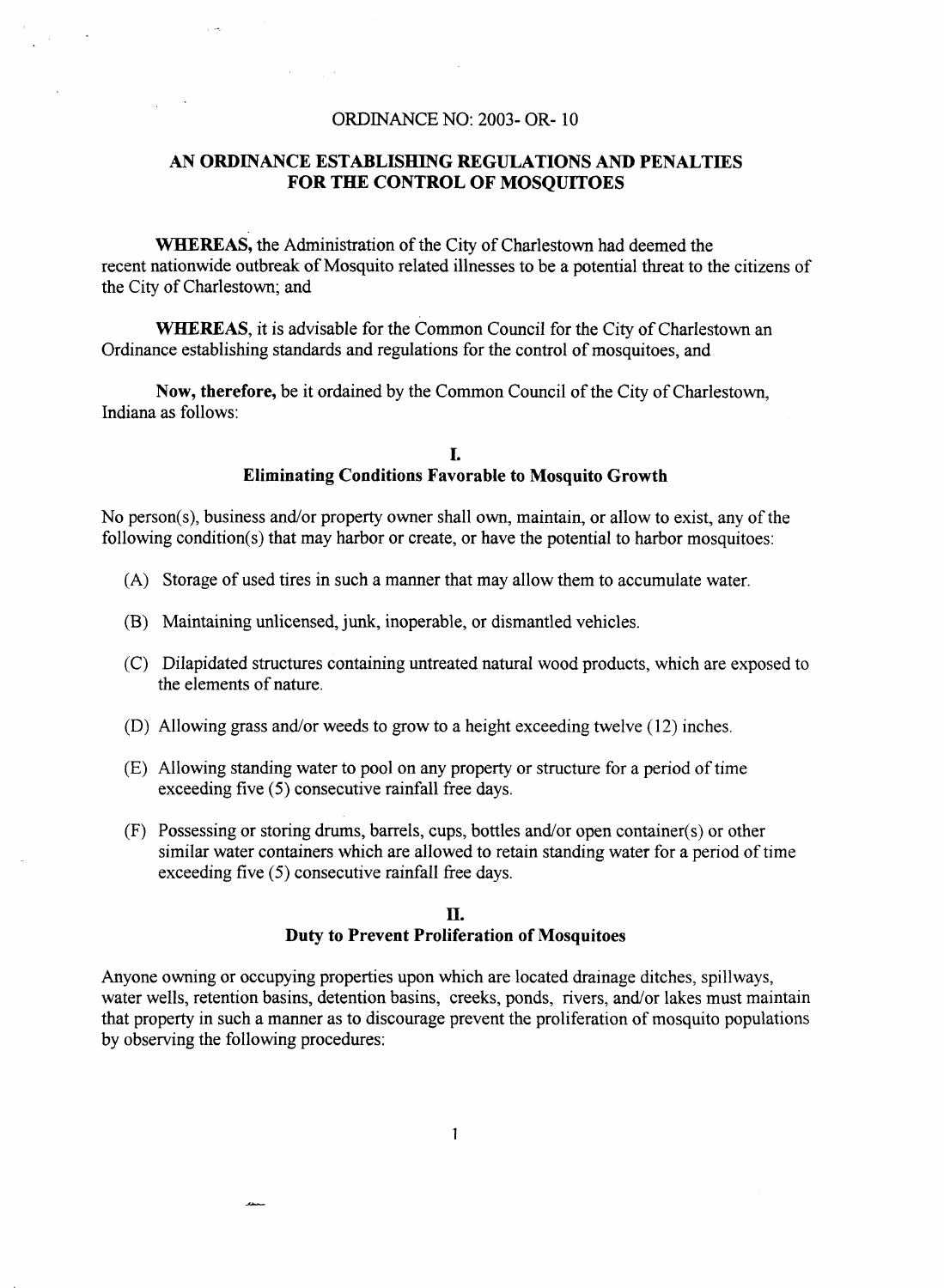- **(A)** All refuse and debris in and around such areas must be removed;
- (B) Grass and weeds must not be allowed to reach a height exceeding 12 inches.
- (C) Dead animal carcasses shall be removed within eighteen hours.

#### **III.**

### **Responsibility for the condition of property in violation of this ordinance.**

**Owners/Occupants.** For the purpose of this ordinance, the person responsible for the condition of any premises **is** the owner of the premises as well as any other person or legal entity using or occupying the same. In case the premises are used or occupied by two **(2)** or more tenants of a common landlord, or grounds appurtenant to a house occupied by two **(2)** or more tenants of a common landlord, then the landlord and both tenants shall be responsible. Each tenant, however, is **only** responsible for that part of the premises that he or she occupies to the exclusion of the other tenant.

**Others Causing Violations. Any person** who has caused to exist, on **any** premises **which** he **OT**  she is not the owner, landlord, occupant or tenant of, any collection of water in which mosquitoes breed **or** are likely to breed is responsible, *as* well **as** the owner landlord, tenant or occupant, as the case may be.

### **IV.**

## **Right of entry to enforce ordinance.**

For the purpose of enforcing the provisions of this ordinance, the board of public works, or its designees may, upon having probable cause to believe a violation of this ordinance **is** or may be occurring, enter in and upon any premises within the city for purposes of an inspection for mosquito control or to effect eradication of mosquitoes.

#### **V.**

## **Prescribed methods of treatment of collections of water in which mosquito's breed or are likely to breed.**

The following is a prescribed method of treatment of collections of water in which mosquitoes breed or are likely to breed, any variation of these prescribed methods must be approved by the board **of** Public Works, or its designee:

- **(A)** Screening with wire netting of at least sixteen **(16)** meshes to the inch each way, or any other material, which will effectually prevent the ingress or egress of mosquitoes.
- (B) Complete emptying every five *(5)* days of unscreened containers, together with Their thorough drying or cleaning.
- (C) Using a larvicide approved and applied under the direction of the director of the

ستحكمات ..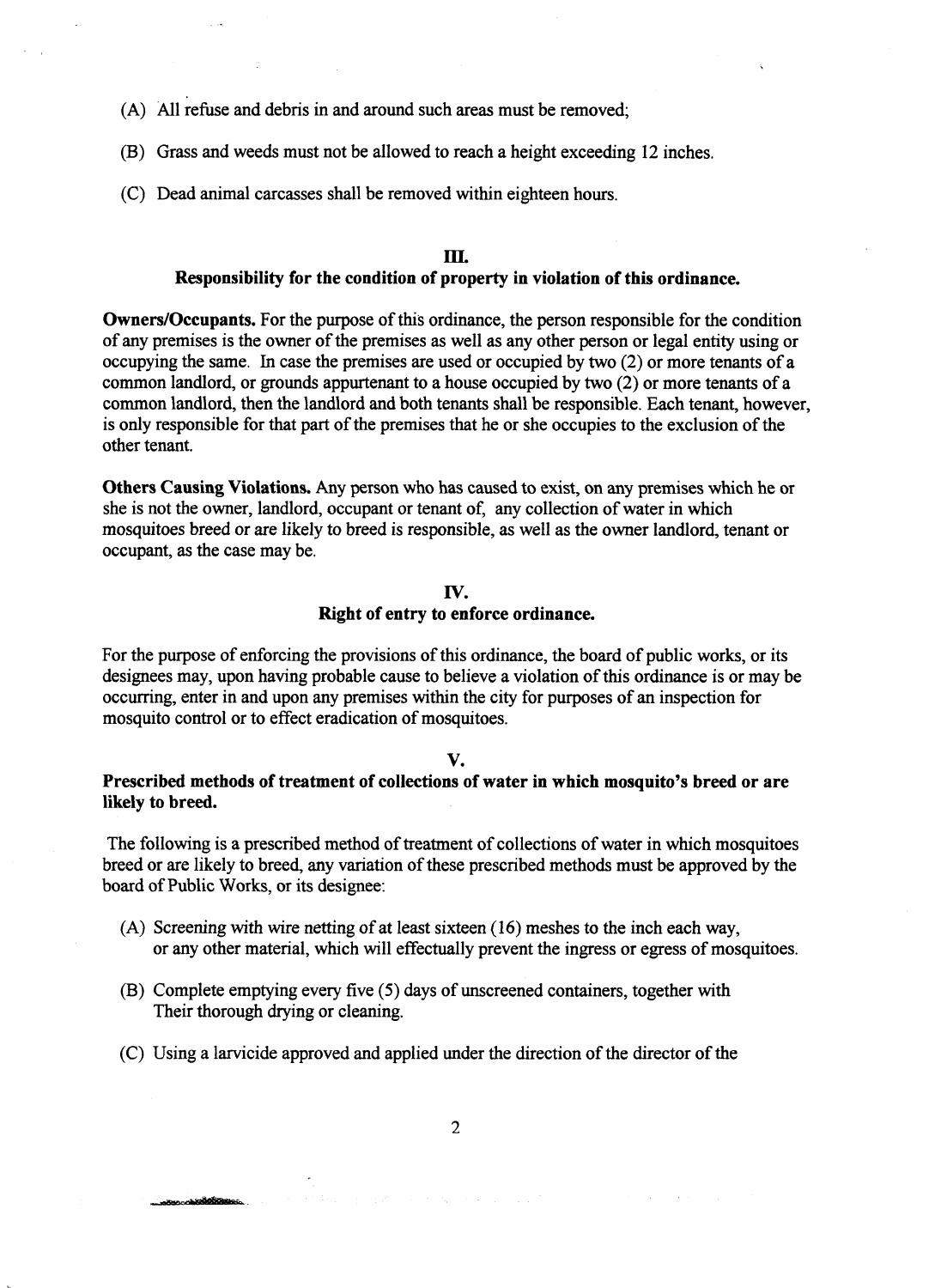board of public works and safety or its designee.

- (D) Covering completely the surface of the water with paraffin Oil once every five *(5)* days.
- (E) Cleaning and keeping sufficiently free from vegetable growth and other obstructions and stocking with mosquito destroying fish.
- (F) Filling or draining to the satisfaction of the board of public works and safety or its designee(s).
- (G) Proper disposal, by removal or destruction, of tin cans, tin boxes, broken or empty bottles and similar articles likely to hold water.

# **VI.**

### **Penalties**

**First Violation.** Any person or entity in violation of **this** ordinance may be fined \$100 for the first day a violation occurs and \$50.00 for each day thereafter in which the property has not been brought into compliance with the requirements of **this** ordinance.

Second Violation in 12 Months. The second (2<sup>nd</sup>) or subsequent violation of this ordinance for the same property, within a 12 month time frame, shall result in the property being declared a severe safety hazard and the owner fined a minimum of Two Hundred Fifty Dollars (\$250) up to One Thousand Dollars **(\$lOOO),** for each day the violation continues.

**Right to Enter and Remedy.** If a violation continues for more than seven (7) days after the person responsible for the condition of any the premises has been notified in writing of a violation of this ordinance, then the board of public works and safety may take steps necessary to bring the property(s) into compliance with **this** ordinance and all necessary cost incurred for that purpose shall be a charge against the owner of the affected property(s).

#### **VII. Miscellaneous Provisions**

**Effective date. This** ordinance shall become effective fourteen (14) days after its passage, approval and publication, if publication id required by law.

**Each Section Adopted Separately.** Each section of **this** ordinance is adopted separately. In the event that any provision, **part** or section of **this** ordinance is deemed to be illegal or invalid only that **part** or section shall be repealed. The remaining **parts** or sections of the ordinance shall remain in effect.

**Ordinance Subject To Other Laws. This** ordinance does not supercede Federal or State laws, **statutes** or regulations, except **as** allowed